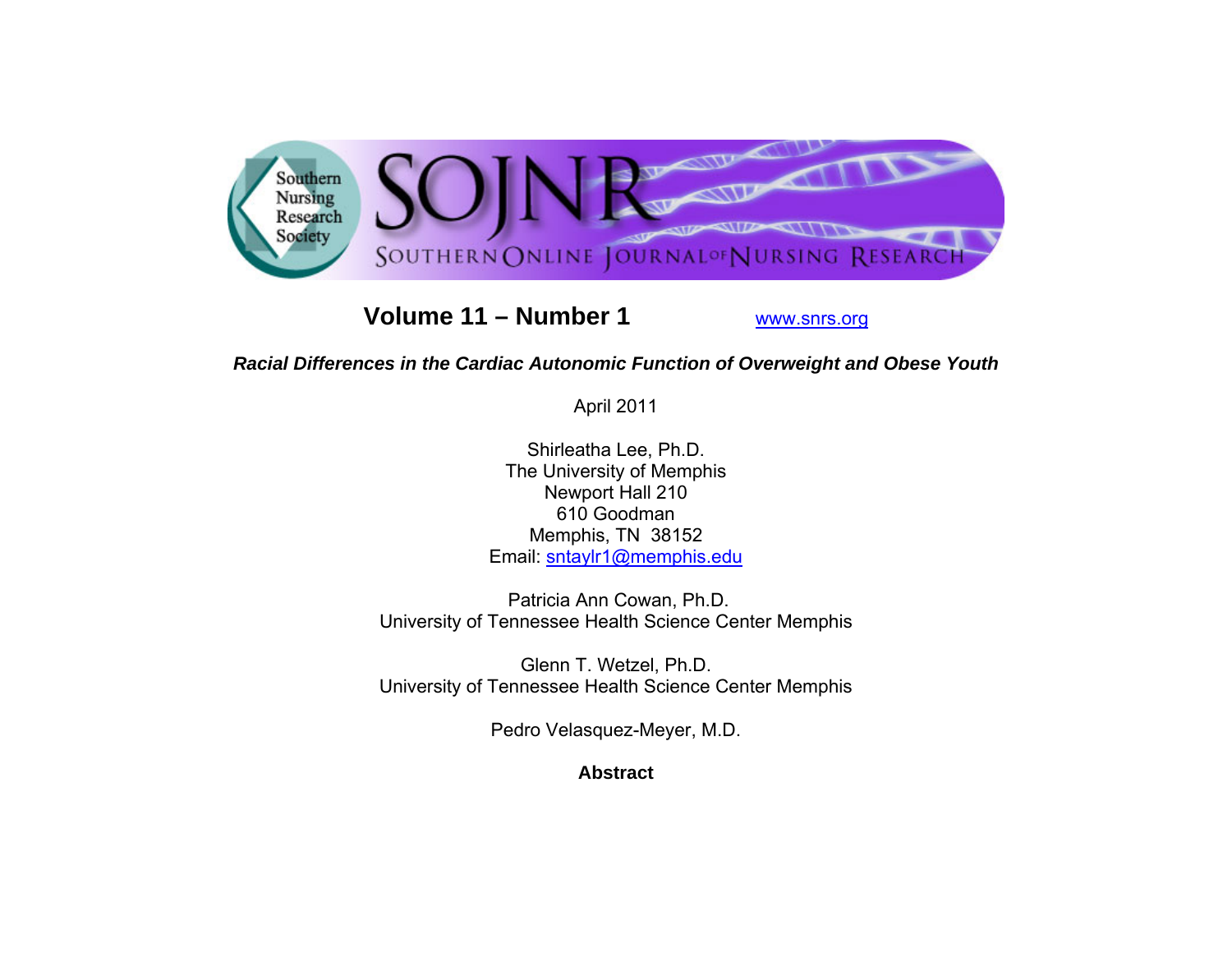Blacks experience a higher cardiovascular disease mortality rate than Whites, and racial differences in autonomic function may be one factor that contributes to cardiovascular outcomes in overweight-obese youth. This ancillary study sought to determine if there is a significant difference among cardiac autonomic measures of heart rate variability, QTc Interval duration, and Cornell voltage for left ventricular hypertrophy between 128 Black and White overweight-obese youth age 11-18 years. Univariate analysis of covariance was used to compare cardiac autonomic measures between racial groups, adjusting for age and gender. Findings indicated that participants had a similar heart rate variability measure of high frequency (*p* = 0.170). In addition there was no significant difference identified between racial groups for QTc Interval duration (*p* = 0.465) or Cornell voltage for left ventricular hypertrophy (*p* = 0.513). However, Black youth displayed a significantly lower heart rate variability measure of standard deviation of normal RR intervals (SDNN) in comparison to White peers ( $p = 0.001$ ). Findings suggest that in Black overweight-obese, youth the risk for ventricular arrhythmias and sudden cardiac death associated with a decreased heart rate variability measure of SDNN may be increased in comparison to White peers.

**Keywords:** obesity, autonomic, youth, heart rate variability, QT, cardiac

# *Racial Differences in the Cardiac Autonomic Function of Overweight and Obese Youth*

## **Introduction**

Cardiovascular disease, a Healthy People 2020 priority,**<sup>1</sup>** is the leading cause of morbidity and mortality in the United States.**<sup>2</sup>** Although, the rates of mortality from cardiovascular disease has declined since the 1960's in all races; the rate of decline has slowed among Blacks.**<sup>3</sup>** Both young and older Blacks experience a higher cardiovascular disease mortality rate than Whites,**<sup>4</sup>** and have a disproportionately higher prevalence of being overweight.**<sup>5</sup>** Based on data from the National Health and Nutrition Examination Survey (NHANES) 2007-2008, 31.7% of youth are overweight or obese, with the highest prevalence in Black girls.**<sup>6</sup>** In addition, the prevalence of obesity drastically increased from 5-18.1% among school aged children 12-19 years between 1976-1980 and the 2007-2008 time period.**<sup>6</sup>** The increased prevalence of overweight and obese youth is associated with an increased risk for secondary health concerns. Several cardiovascular risks that can develop secondary to obesity include elevated cholesterol, abnormal glucose tolerance, and high blood pressure.**<sup>5</sup>** The treatment of obesity alone and combined with secondary health conditions is accompanied by considerable medical costs. Currently, over \$129 billion dollars are spent annually on obesity and the total healthcare costs are projected to double every decade.**<sup>7</sup>**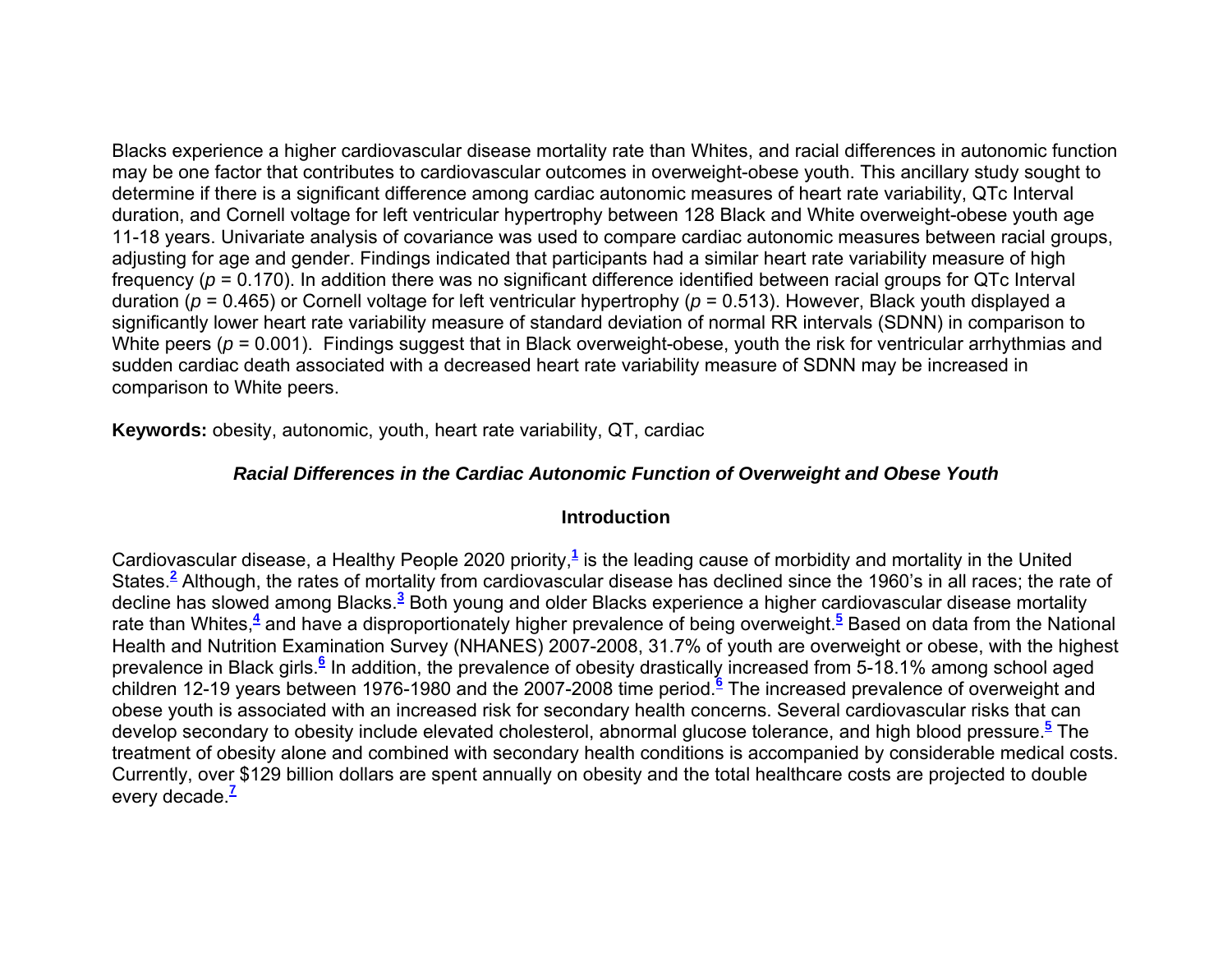Among the many disadvantages of obesity is dysfunction of the autonomic nervous system<sup>8</sup> that modulates heart rate and cardiac output.**<sup>9</sup>** It is postulated that the impaired cardiac autonomic function in overweight-obese individuals may result from the release of vasoactive substances from adipocytes that modulate sympathetic-parasympathetic balance. This alteration in autonomic function may influence several cardiac measures. These measures include heart rate variability,**<sup>10</sup>** an indirect measure of autonomic function;**<sup>11</sup>** QT Interval duration that represents ventricular depolarization and repolarization;**<sup>12</sup>** and hypertension,**<sup>13</sup>** a risk factor for left ventricular hypertrophy.**<sup>13</sup>** Each of these variables, decreased heart rate variability,**<sup>15</sup>** prolonged QT Interval duration,**<sup>16</sup>** and left ventricular hypertrophy,**<sup>17</sup>** may lead to an increased risk of ventricular arrhythmias and sudden cardiac death.

## *Heart Rate Variability*

Heart rate variability an indicator of autonomic nervous system functioning corresponds to the normal beat-to-beat alterations of heart rate.**<sup>18</sup>** Several studies have reported age and gender differences for heart rate variability measures.**19,20** Compared to normal weight youth, obese youth exhibit lower sympathetic and parasympathetic measures of heart rate variability.**<sup>21</sup>** Individuals with decreased heart rate variability have an increased risk for ventricular arrhythmias.**<sup>22</sup>** Black youth, in comparison to Whites, have been identified to have lower heart rate variability measures.**<sup>23</sup>** In contrast to these findings, it has been noted that Black youth have a more favorable heart rate variability profile in comparison to Whites, which supports further investigation.**<sup>24</sup>**

## *QT Interval Duration*

The QT Interval is measured from the onset of the QRS complex to the end deflection of the T wave. It has been suggested that race in general is not considered a risk factor for QT prolongation.**<sup>25</sup>** However, a study in adults suggests that the QT Interval is shorter in healthy Blacks than Whites.**<sup>26</sup>** Challenging these findings, researchers have identified contrary results but acknowledged a small sample size as a possible limitation.**<sup>27</sup>** Limited research on QT Interval duration and race has been published. In addition, no studies were identified that examined QT Interval duration in overweightobese youth in regards to racial differences. Therefore the examination of race and QT Interval duration can provide useful findings in this population.

*Left Ventricular Hypertrophy*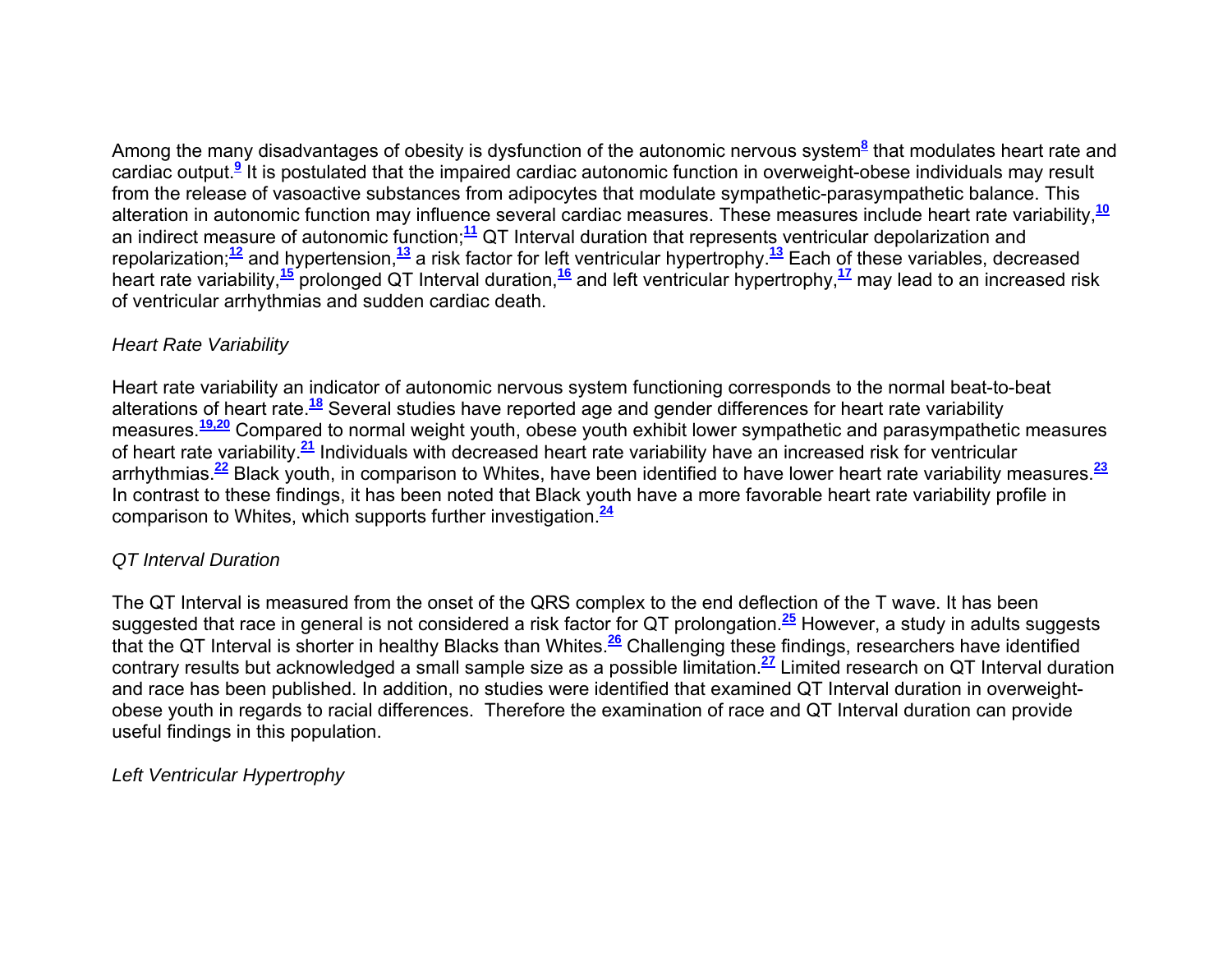Hypertension, a risk factor for the development of left ventricular hypertrophy, is associated with sympathovagal imbalance and vagal withdrawal.**<sup>13</sup>** Cardiovascular mortality resulting from left ventricular hypertrophy is greater in Blacks than Whites, which may be related to the higher incidence of hypertension in Blacks versus Whites.**28,29** Regardless of race, obesity in youth is associated with a clustering of cardiovascular risk factors, including hypertension.**<sup>30</sup>** Further investigation is needed to determine if race affects the development of left ventricular hypertrophy, particularly in the presence of concomitant obesity in youth, because early identification and treatment may prevent cardiac mortality.

## **Conceptual Framework**

The conceptual basis for the examination of racial differences among cardiac autonomic measures of heart rate variability, QT Interval duration, and electrical voltage measures for left ventricular hypertrophy was developed (Figure 1). This model identifies overweight-obese youth at risk for the development of autonomic dysfunction with an increased prevalence in Black youth. The development of alterations in autonomic function in overweight-obese youth may impact cardiac function. This impairment of cardiac function may result in the development of ventricular arrhythmias and subsequent sudden cardiac death.

### **Purpose**

Racial differences in autonomic function may be one mechanism that contributes to cardiovascular outcomes.**<sup>31</sup>** The purpose of this study is to determine if there is a significant difference between Black and White overweight-obese youth among cardiac autonomic measures of standard deviation of all RR Intervals (SDNN) and high frequency (HF) measures of heart rate variability, the corrected QT (QTc) Interval duration, and electrical voltage measures for left ventricular hypertrophy, after controlling for age and gender. It is hypothesized that Black overweight-obese youth will display lower heart rate variability, more prolonged QTc Interval duration, and higher electrical voltage measures for left ventricular hypertrophy than their White peers.

# **Methods**

This ancillary study consisted of 128 overweight-obese youth who were aged 11 to 18 years. Institutional Review Board approval was obtained for conducting this study. In addition, written and verbal consent and assent was received from parents/legal guardians and participants respectively for the primary study that examined racial differences in glucose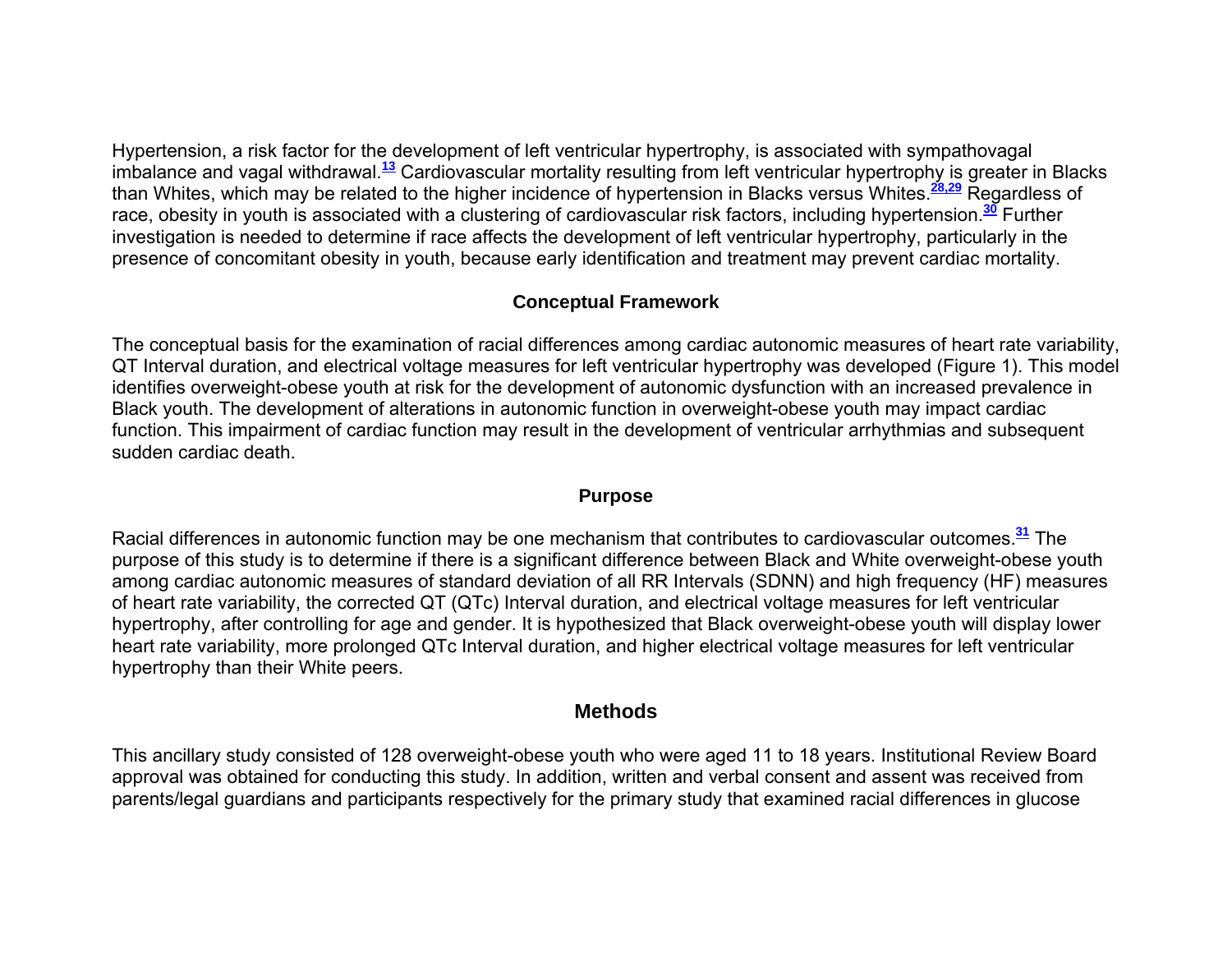metabolism, autonomic function, and lifestyle behaviors in a sample of 200 Black and White overweight and obese youth. This study differs from the primary study by further exploring racial differences among cardiac autonomic measures in overweight and obese youth using the 12-lead electrocardiogram.

### *Measures*

During the original study, height was measured on participants without shoes, and weight was measured using a calibrated scale without shoes and excessive clothing. The height and weight measures were used to calculate body mass index  $[$ (weight (kg) / height2 (m2)] to determine if youth were overweight ( $\geq$  85th percentile) or obese ( $\geq$  95th percentile) according to age and gender percentiles of the Centers for Disease Control and Prevention.**<sup>32</sup>** In addition, a resting blood pressure was obtained. Heart rate variability was measured using Marquette Electronics version 5.8 Ambulatory Electrocardiogram Analysis and Editing System according to the manufacturer settings. Each heart rate variability recording contained at least 18 hours of analyzable data. Heart rate variability measures of high frequency components that reflect parasympathetic function and time domain measures of SDNN were utilized for this study.

A standard 12-lead electrocardiogram at a speed of 25mm/sec was used to measure and record the QT Interval duration and Cornell electrical voltage for left ventricular hypertrophy. The QT Interval was measured from the beginning of the QRS complex to the end deflection of the T wave in three consecutive beats and averaged. The average QTc Interval was determined according to Bazett's formula (QTc= QT/√RR), and was considered prolonged if > 0.440 sec in males and > 0.460 sec in females.**<sup>33</sup>** Cornell voltage criteria was utilized to determine left ventricular hypertrophy by measuring the S wave in lead V3 + R wave in lead aVL. Left ventricular hypertrophy was considered in males if SV3 + RaVL was > 2.8 mV and in females > 2.0 mV. With the exception of QTc Interval duration and Cornell voltage for left ventricular hypertrophy all other measures were provided from the primary study for data analysis. The QTc Interval and Cornell voltage measures were manually obtained by the primary investigator certified in electrocardiogram analysis and validated by a Pediatric Cardiologist.

# *Data Analysis*

Univariate analysis of covariance was used to compare heart rate variability measures (SDNN and high frequency), QTc Interval duration, and Cornell voltage measures for left ventricular hypertrophy, after controlling for age and gender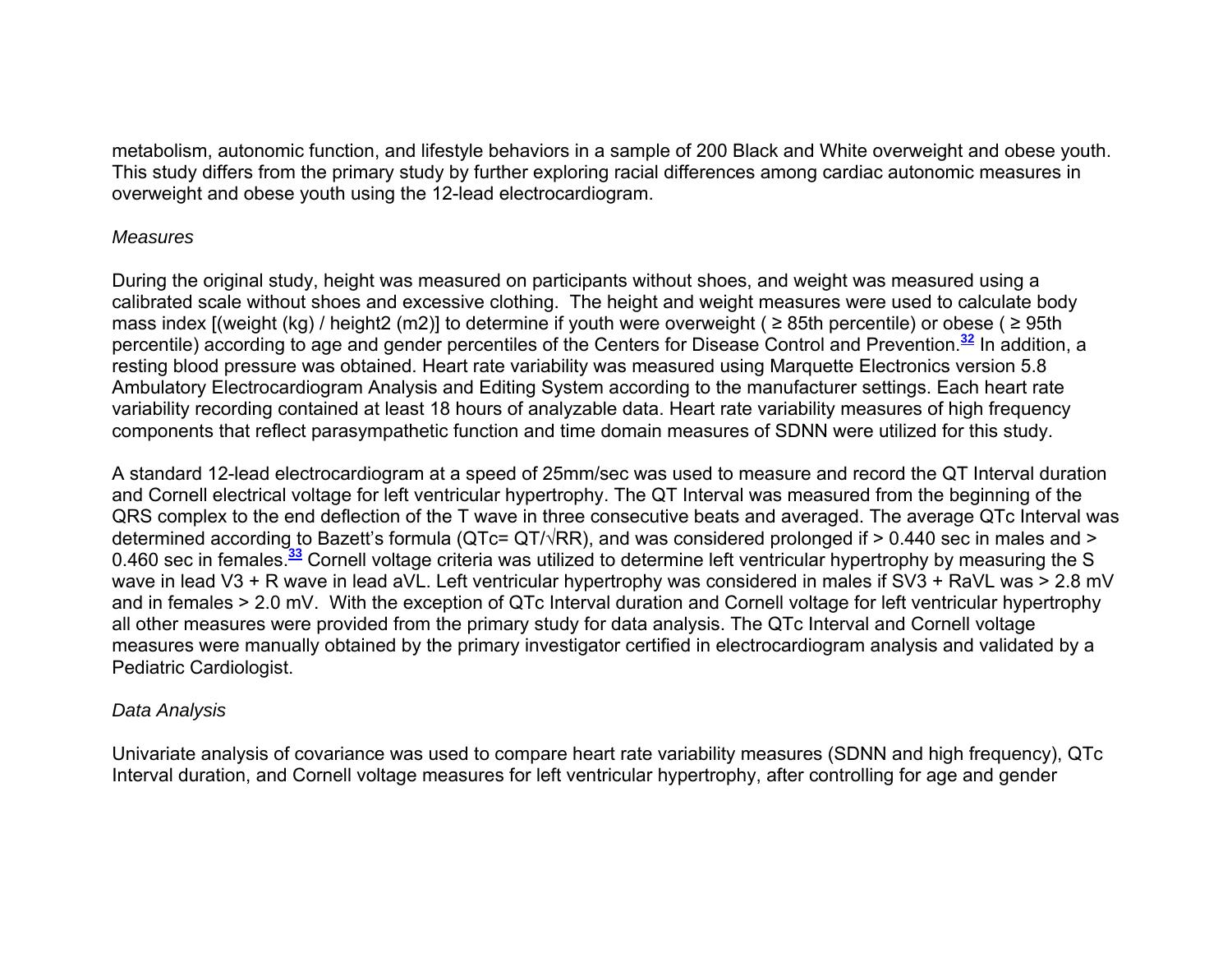between racial groups. Statistical Software for the Social Sciences version 17.0 was utilized for all statistical analysis at a significance level of 0.05.

#### **Results**

Subjects were grouped based upon self-reported race as either Black or White. Sixty percent of the sample was self reported as Black, and the remainder White; 63% were female. In addition, within our sample 4.7% of the subjects were classified as overweight and 95.3% obese according to the guidelines of the Centers for Disease Control and Prevention. Participants displayed similar measures for age, body mass index, and systolic blood pressure; however, diastolic blood pressure measures were significantly higher in Blacks in comparison to Whites (Table 1). Our study findings indicate there was no significant difference between racial groups for the heart rate variability measure of high frequency ( *p* = 0.170). In addition, there was no significant difference among Black and White youth for QTc ( *p* = 0.465) or Cornell voltage for left ventricular hypertrophy ( *p* = 0.513). No participants were identified to have left ventricular hypertrophy based upon study criteria. However, Black youth had a significantly lower heart rate variability measure of SDNN than White peers ( *p* <sup>=</sup> 0.001) (Table 2).

#### **Discussion**

#### *Heart Rate Variability*

The SDNN is one of the most predictive values of heart rate variability for mortality.**<sup>34</sup>** Decreased SDNN may lead to increased sympathetic modulation of the sinus node,**<sup>35</sup>** which is associated with increased fatigue and may contribute to life-threatening arrhythmias.**<sup>36</sup>** The statistically lower measures of SDNN in Blacks support findings noted in adults that minorities are more likely to have decreased SDNN than Whites. It has been postulated that the racial differences in SDNN result from possible genetic differences or daily societal stress in the minority population vs. Whites.**<sup>34</sup>** Our findings were contrary to study findings that suggest no significant difference exists in SDNN between healthy non-obese Black and White youth.**<sup>37</sup>** However, obesity within our sample differentiates from healthy Black and White subjects.

In adults it has been reported that Blacks have higher high frequency measures of heart rate variability than Whites.**<sup>38</sup>** However, there was no significant difference noted between Black and Whites for high frequency measures of heart rate variability in our study. Several factors could have contributed to our study findings. First, the engagement in more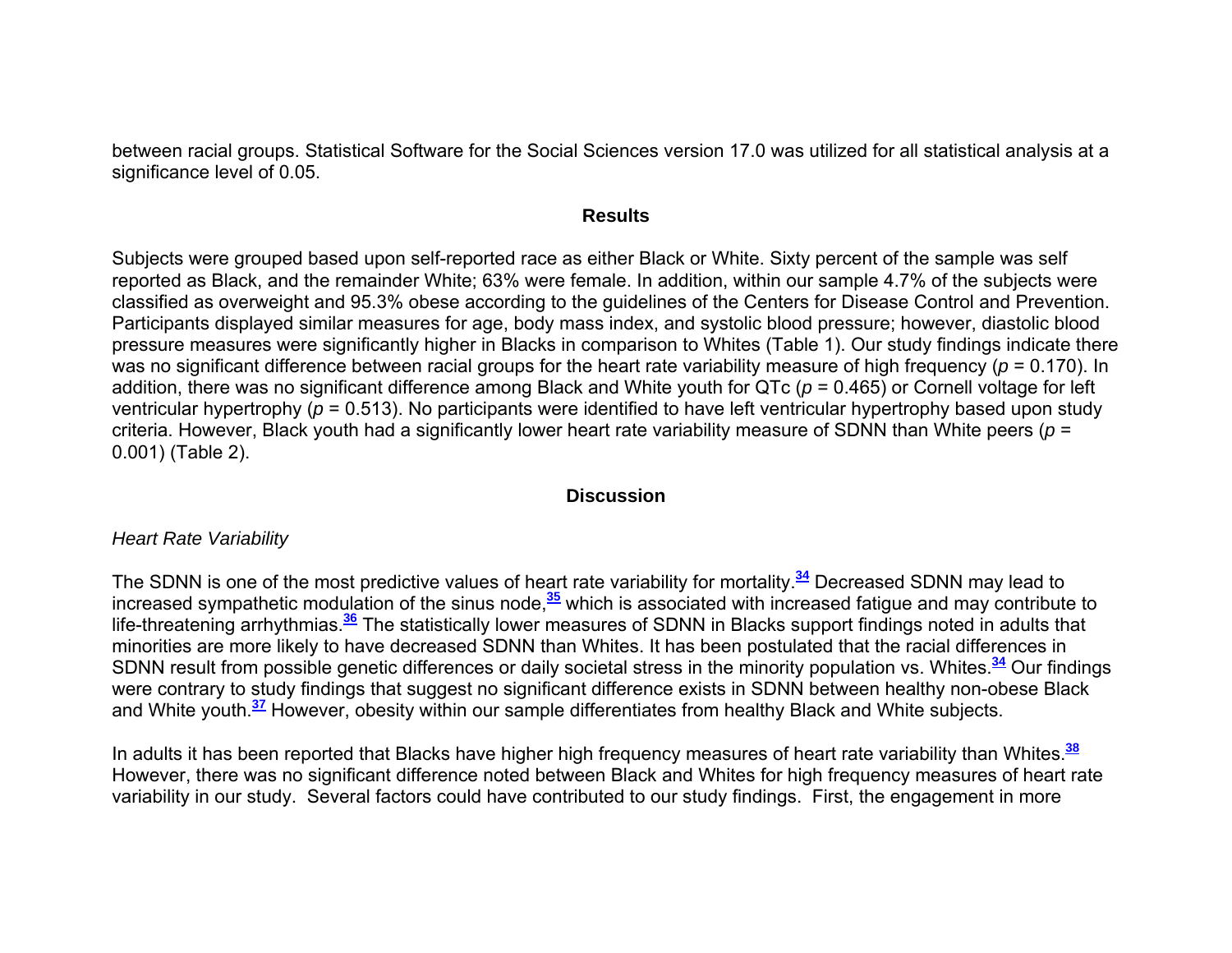vigorous physical activity and lower adiposity are associated with a more favorable heart rate variability profile, with higher adiposity having a more deleterious effect on heart rate variability in Black than in White youth.**<sup>24</sup>** Second, altered autonomic function has been found to be present in subjects with a family history of hypertension.**<sup>39</sup>** Within our study, family history of hypertension was not examined and this could have contributed to lower circadian fluctuations in Blacks vs. Whites. In addition, variations in age have been known to contribute to differences in heart rate variability measures. Researchers identified lower parasympathetic measures in Black youth compared to Whites but lower low frequency (LF): high frequency (HF) ratio after adjusting for age; therefore our study sought to control for this factor.**<sup>24</sup>**

### *QT Interval*

Divergent results have been reported in regards to race for QTc Interval prolongation in Blacks and Whites. Studies were not identified that examined racial differences and QTc Interval duration in overweight-obese youth. However, in adults conflicting reports state that in Blacks versus Whites QTc Interval duration is shorter,**<sup>26</sup>** prolonged,**<sup>27</sup>** and not affected by race.**<sup>25</sup>** In our study of Black and White overweight-obese youth, no significant difference was identified for QTc Interval duration between race groups. Because obesity is one of the most common causes of QTc prolongation, the overall marked obesity throughout the sample could have contributed to this finding.**<sup>40</sup>**

## *Left Ventricular Hypertrophy*

Blacks have an increased incidence of left ventricular hypertrophy and elevated blood pressure than Whites.**<sup>28</sup>** However, within our study no significant differences were noted between Black and White overweight-obese youth for Cornell voltage measures for left ventricular hypertrophy. Hypertension is a major risk factor for left ventricular hypertrophy.**<sup>13</sup>** Though a significant difference was noted for diastolic blood pressure measures our sample of overweight and obese youth displayed similar Cornell voltage measures. Normative standards have not been developed for overweight-obese youth for use with electrocardiogram criteria, and the use of adult standards within this study may limit the results. Although, no participants were considered to have left ventricular hypertrophy regardless of race, the literature suggests that Cornell voltage (SV3 + RaVL) is less influenced by the presence of obesity,**<sup>41</sup>** in adults. Although normative standards have not been established in youth it is important that we begin to explore electrocardiographic measures. These measures may provide useful data for the early detection of left ventricular hypertrophy and accompanying conduction defects that may lead to arrhythmias and sudden cardiac death in this high risk population.**<sup>17</sup>**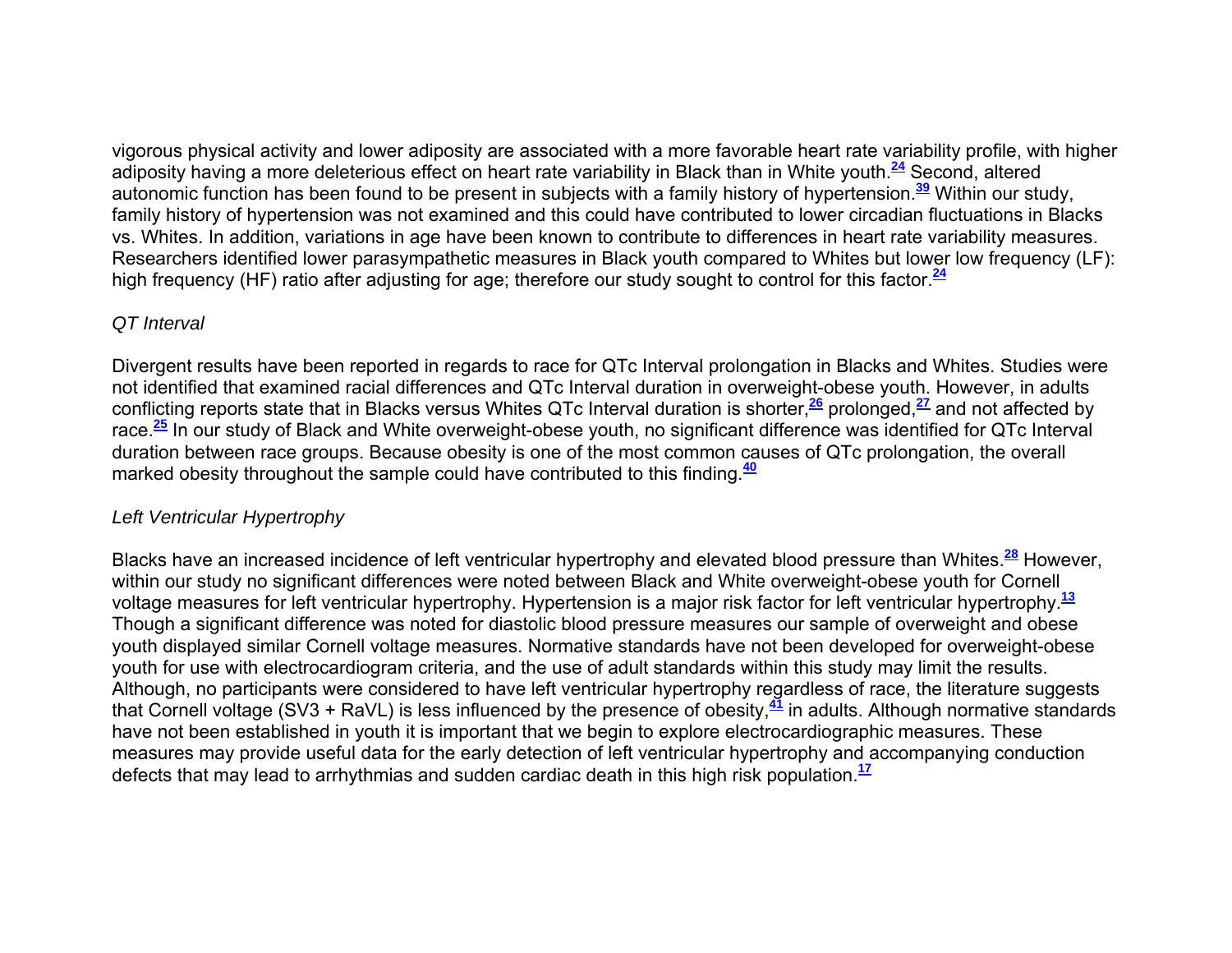#### *Implications for Clinical Practice*

The significantly lower heart rate variability measures of SDNN in Black youth are accompanied with challenging clinical implications. Researchers have indicated that individuals with decreased heart rate variability have an increased propensity for ventricular arrhythmias.**<sup>22</sup>** Preventative screening for cardiac autonomic dysfunction with assessment of heart rate variability measures of SDNN could prove to be beneficial in overweight-obese Black youth to decrease morbidity and mortality. However, clinical practice standards for the recording duration of heart rate variability measures of SDNN have not been established.**<sup>42</sup>** Although, short term 5-minute measures may be obtained; long term 24-hour measures provide the highest cardiovascular risk prediction.**<sup>42</sup>** Long term heart rate variability measurement requires a team effort by both the heath care provider and the patient with considerable time for data collection and interpretation. Regardless of this challenge the use of 24-hour heart rate variability measurements for cardiac risk stratification in Black overweight-obese youth may prove beneficial.

The electrocardiogram is a non-invasive tool that can be used to determine QTc and Cornell voltage measures. A significant difference between racial groups for QTc or Cornell voltage measures was not identified between Black and White overweight-obese youth within our study using the electrocardiogram. However, obesity is a common cause of QTc lengthening**<sup>40</sup>** and hypertension**<sup>30</sup>** that is associated with left ventricular hypertrophy.**<sup>13</sup>** Our findings suggest that obesity may be a more independent predictor of cardiovascular illness than race alone. Therefore, healthcare providers should assess body mass index in all youth and recommend preventative weight loss measures. Two primary weight loss strategies include increasing physical activity and dietary management. Also, continued research is recommended in Black and White overweight-obese youth to determine the overall clinical relevance for QTc and Cornell voltage measures based on race.

### **Conclusion**

Although the direct relationship for decreased heart rate variability measure of SDNN in Black overweight-obese youth is unknown, our study findings are consistent with adult study findings within Blacks and Whites. Although heart rate variability analysis has not been widely accepted for clinical use,**<sup>42</sup>** it is important for healthcare providers to be aware that decreased SDNN may identify individuals at risk for the development of ventricular arrhythmias.**<sup>36</sup>** Our findings suggest that in Black overweight-obese youth, the risk for ventricular arrhythmias may be increased due to the decreased SDNN. Obesity is a major health risk that contributes to many cardiovascular alterations. Although no differences were identified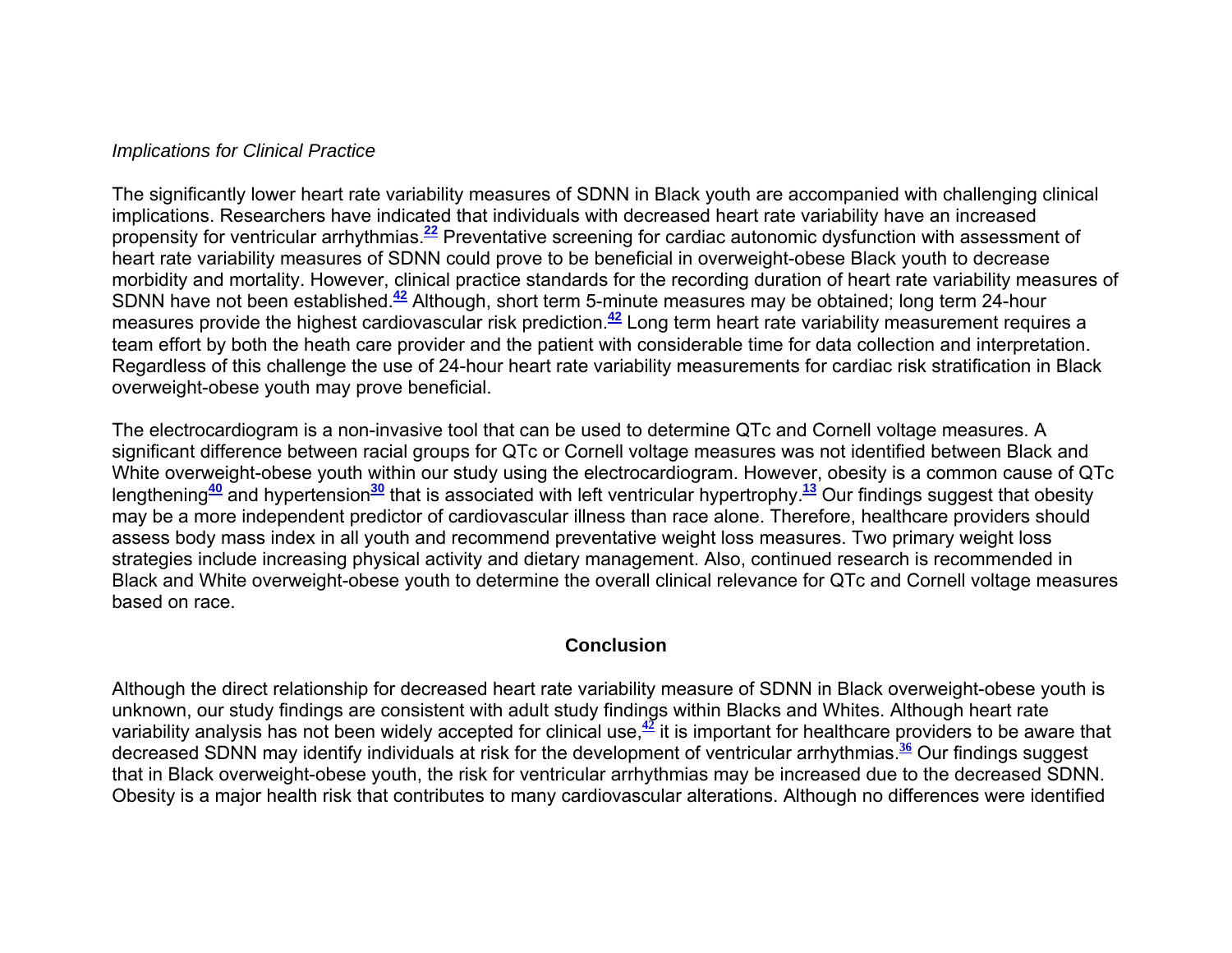for the heart rate variability measure of high frequency, the QTc Interval duration, or Cornell voltage for left ventricular hypertrophy, additional research examining a more varied weight group and the identification of normative standards for electrocardiogram measurement of left ventricular hypertrophy is warranted in this population to determine with more distinction the role of race on cardiac autonomic function.

## **References**

- 1. United States Department of Health and Human Services, Heart Disease and Stroke, (2010) Retrieved July 12, 2010 from http://www.healthypeople.gov/hp2020/Objectives/View.
- 2. American Heart Association. (2010). Cardiovascular Disease Statistics. Retrieved July 12, 2010 from http://www.americanheart.org/presenter.jhtml?identifier=4478.
- 3. Sempos, C., Cooper, R., Kovar, M., & McMillen, M. (1988). Divergence of the recent trends in coronary mortality for the four major race-sex groups in the United States. *American Journal of Public Health,78*(11), 1422-1427.
- 4. Richards, S., Funk, M., & Milner, K. (2000). Differences between blacks and whites with coronary heart disease in initial symptoms and in delay in seeking care. *American Journal of Critical Care, 9*(4), 237-244.
- 5. United States Department of Health and Human Services, Childhood Obesity, (2009). Retrieved March 8, 2009 from http://aspe.hhs.gov/health/reports/child\_obesity/.
- 6. Odgen, C., Carroll, M., Lester, C., Lamb, M., & Flegal, K. (2010). Prevalence of high body mass index in US children and adolescents, 2007-2008**.** *The Journal of the American Medical Association, 303*(3), 242-249.
- 7. Wang, Y., Beydoun, M., Liang, L., Caballero, B., & Kumanyika, S. (2008). Will all Americans become overweight or obese? Estimating the progression and cost of the US obesity epidemic. *Obesity, 16*(10), 2323-2330.
- 8. Da Silva, A., Do Carmo, J., Dubinion, J., & Hall, J. (2009). The role of the sympathetic nervous system in obesityrelated hypertension. *Current Hypertension Reports, 11*(3), 206-211.
- 9. Vaseghi, M. & Shivkumar, K. (2008). The role of the autonomic nervous system in sudden cardiac death. *Progress in Cardiovascular Diseases, 50*(6), 404-419.
- 10. Bilchick, K., & Berger, R. (2006). Heart rate variability. *Journal of Cardiovascular Electrophysiology, 17*(6), 691-694.
- 11. Verrier, R. & Antzelevitch, C. (2004). Autonomic aspects of arrhythmogenesis: the enduring and the new. *Current Opinion in Cardiology, 19*(1), 2-11.
- 12. Viitasalo, M., Karjalainen, J., Makijarvi, M., & Toivonen, L. (1998). Autonomic modulation of QT Intervals in postmyocardial infarction patients with and without ventricular fibrillation. *American Journal of Cardiology, 82*(2), 154- 159.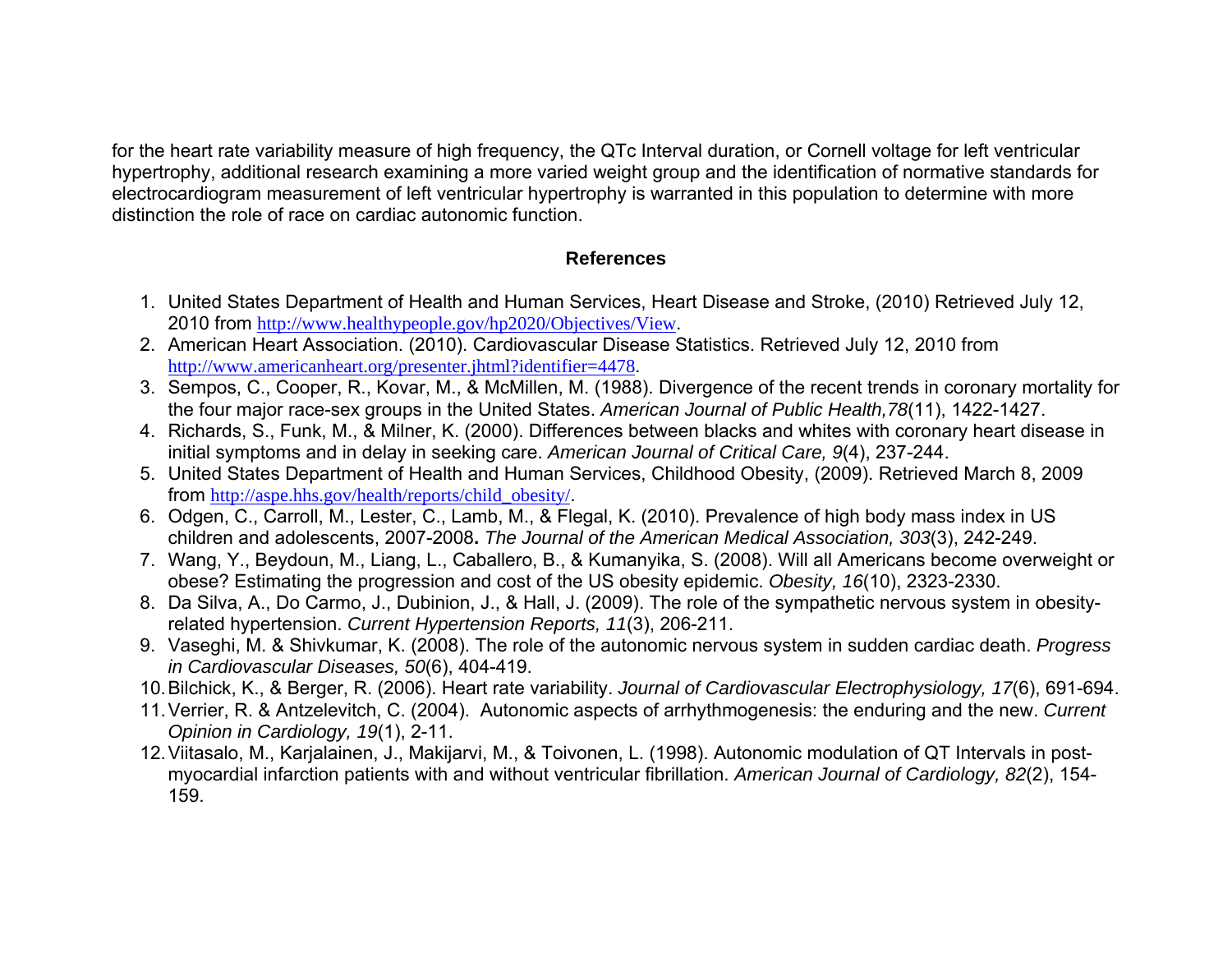- 13. Pal, G., Pal, P., Nanda, N., Amudharaj, D., & Karthik, S. (2009). Spectral analysis of heart rate variability (HRV) may predict the future development of essential hypertension. *Medical Hypotheses, 72*(2), 183-185.
- 14. Sekine, M., Izumi, I., Yamagami, T., & Kagamimori, S. (2001). Obesity and cardiac autonomic nerve activity in healthy children: results of the toyama birth cohort study. *Environmental Health and Preventative Medicine, 6*(3), 149-153.
- 15. Reed, M., Robertson, C., & Addison, P. (2005). Heart rate variability measurements and the prediction of ventricular arrhythmias. *QJM: An International Journal of Medicine, 98*(2), 87-95.
- 16. QT Syndrome, (2005). Retrieved March 23, 2008, from, http://www.qtsyndrome.ch/faq.html.
- 17. Kahan, T., & Bergfeldt, L. (2005). Left ventricular hypertrophy in hypertension: Its arrhythmogenic potential. *Heart, 91*(2), 250-256.
- 18. McMillan, D. (2002). Interpreting heart rate variability sleep/wake patterns in cardiac patients. *Journal of Cardiovascular Nursing, 17*(1), 69-81.
- 19. Galeev, A., Igisheva, L., & Kazin, E. (2002). Heart rate variability in healthy six- to sixteen year old children. *Fiziologiia Cheloveka, 28*(4), 54-58.
- 20. Silvetti, M., Drago, F., & Ragonese, P. (2001). Heart rate variability in healthy children and adolescents is partially related to age and gender. *International Journal of Cardiology, 81*(2-3), 169-174.
- 21. Nagai, N., & Moritani, T. (2004). Effect of physical activity on autonomic nervous system function in lean and obese children. *International Journal of Obesity Related Metabolic Disorders, 28*(1), 27-33.
- 22. Reed, M., Robertson, C., & Addison, P. (2005). Heart rate variability measurements and the prediction of ventricular arrhythmias. *QJM: An International Journal of Medicine, 98*(2), 87-95.
- 23. Faulkner, M., Hathaway, D., & Tolley, B. (2003). Cardiovascular autonomic function in healthy adolescents. *Heart Lung, 32*(1), 10-22.
- 24. Gutin, B., Howe, C., Johnson, M., Humphries, M., Snieder, H., & Barbeau, P. (2005). Heart rate variability in adolescents: relations to physical activity, fitness, and adiposity. *Medicine and Science in Sports Exercise, 37*(11), 1856-1863.
- 25. Peeters, M., Janssen, K., Kakuda, T., Scholler-Gyure, M., Lachaert, R., Hoetelmans, R. M., Woodfall, B., & DeSmedt, G. (2008). Etravirine has no effect on QT and corrected QT Interval in HIV-negative volunteers. *Annals Pharmacotherapy, 42*(6), 757-765.
- 26. Dekker, J., Crow, R., Hannan, P., Schouten, E., & Folsom, A. (2004). Heart rate-corrected QT Interval prolongation predicts risk of coronary heart disease in black and white middle-aged men and women: The ARIC study. *Journal of the American College of Cardiology, 43*(4), 565-571.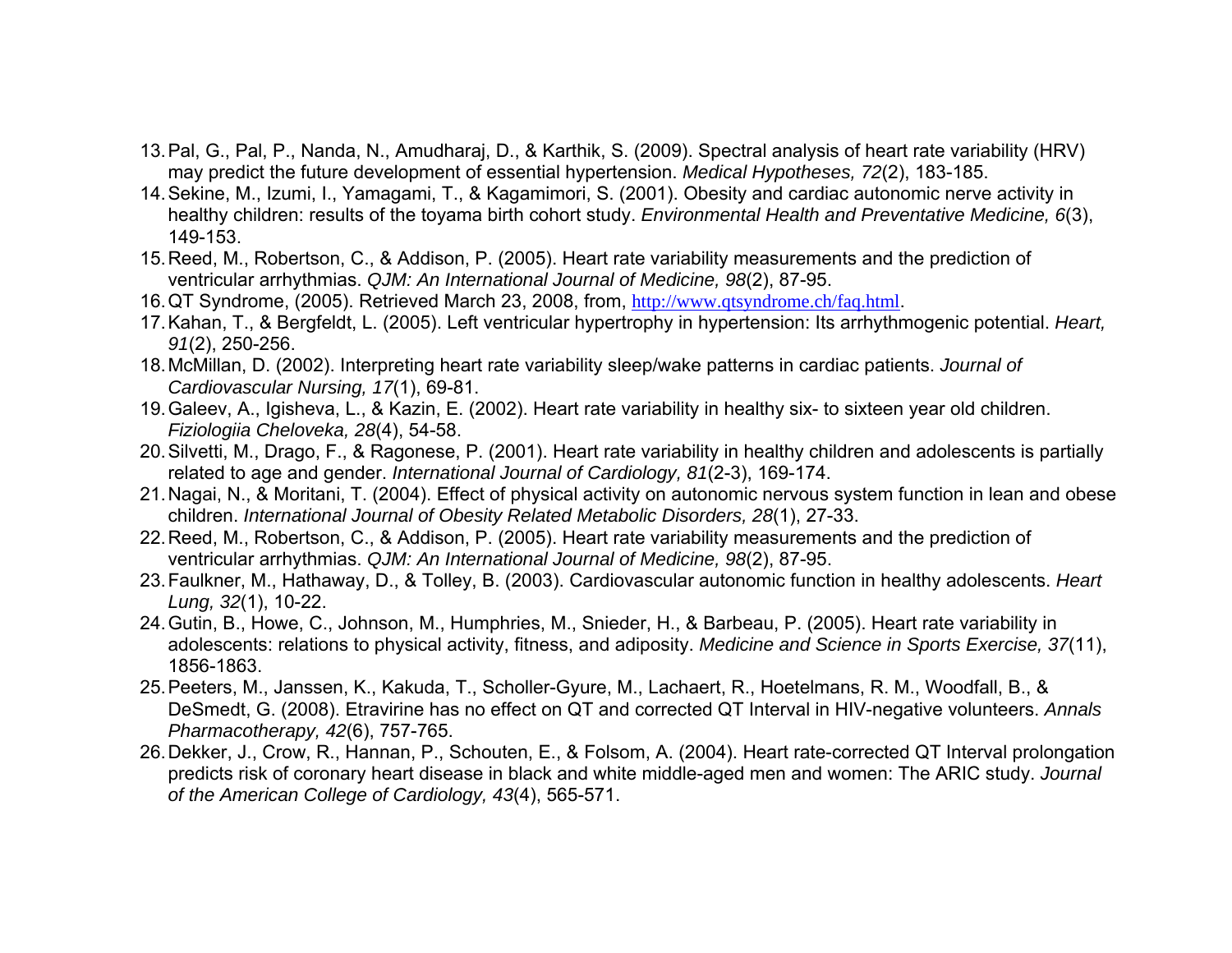- 27. Sgarbossa, E., Pinski, S., Williams, D., Pavlovic-Surjancev, B., Tang, J., & Trohman, R. (2000). Comparison of QT Intervals in African-Americans versus Caucasians. *American Journal of Cardiology, 86*(8), 880-882.
- 28. Coughlin, S., Gottdiener, J., Baughman, K., Wasserman, A., Marx, E., Tefft, M., Gersh,B. (1994). Black-white differences in mortality in idiopathic dilated cardiomyopathy: the Washington, DC, dilated cardiomyopathy study. *Journal of the National Medical Association, 86*(8), 583-591.
- 29. Drazner, M. (2004). Left ventricular hypertrophy is more common in black than white hypertensives, is this news? *Hypertension, 43*, 1160.
- 30. Caprio, S., Daniels, S., Drewnowski, A., Kaufman, F., Palinkas, L., Rosenbloom, A., Schwimmer, J. (2008). Influence of race, ethnicity, and culture on childhood obesity: implications for prevention and treatment: a consensus statement of Shaping America's Health and the Obesity Society. *Diabetes Care, 31*(11), 2211-2221.
- 31. Sloan, R., Huang, M., McCreath, H., Sidney, S., Liu, K., Williams, D., & Seeman, T. (2008). Cardiac autonomic control and the effects of age, race, and sex: the CARDIA study. *Autonomic Neuroscience: Basic and Clinical, 139*(1-2), 78-85.
- 32. O'Brien, M., Nader, P., Houts, R., Bradley, R., Friedman, S., Belsky, J., & Susman, E. (2007). The ecology of childhood overweight: a 12-year longitudinal analysis. *International Journal of Obesity (London), 31*(9), 1469-1478.
- 33. Crotti, L., Celano, G., Dagradi, F., & Schwartz, P. J. (2008). Congenital long QT syndrome. *Orphanet Journal of Rare Diseases, 3*, 18.
- 34. Lampert, R., Ickovics, J., Horwitz, R., & Lee, F. (2005). Depressed autonomic nervous system function in African Americans and individuals of lower social class: a potential mechanism of race- and class-related disparities in health outcomes. *American Heart Journal, 150*(1), 153-160.
- 35. Ozdemir, O., Alyan, O., Soylu, M., Topaloglu, S., Aras, D., Metin, F., Geyik, B., Ozbakir, C., & Demir, A. (2006). Relation between sympathetic overactivity and left atrial spontaneous echo contrast in patients with mitral stenosis and sinus rhythm. *Heart, Lung, and Circulation, 15*(4), 242-247.
- 36. Folino, A., Russo, G., Bauce, B., Mazzotti, E., & Daliento, L. (2004). Autonomic profile and arrhythmic risk stratification after surgical repair of tetralogy of Fallot. *American Heart Journal, 148*(6), 985-989.
- 37. Wang, X., Thayer, J., Treiber, F., & Snieder, H. (2005). Ethnic differences and heritability of heart rate variability in African- and European American youth. *American Journal of Cardiology, 96*(8), 1166-1172.
- 38. Liao, D., Barnes, R., Chambless, L., Simpson, R., Sorlie, P., & Heiss, G. (1995). Age, race, and sex differences in autonomic cardiac function measured by spectral analysis of heart rate variability--the ARIC study. Atherosclerosis Risk in Communities. *American Journal of Cardiology, 76*(12), 906-912.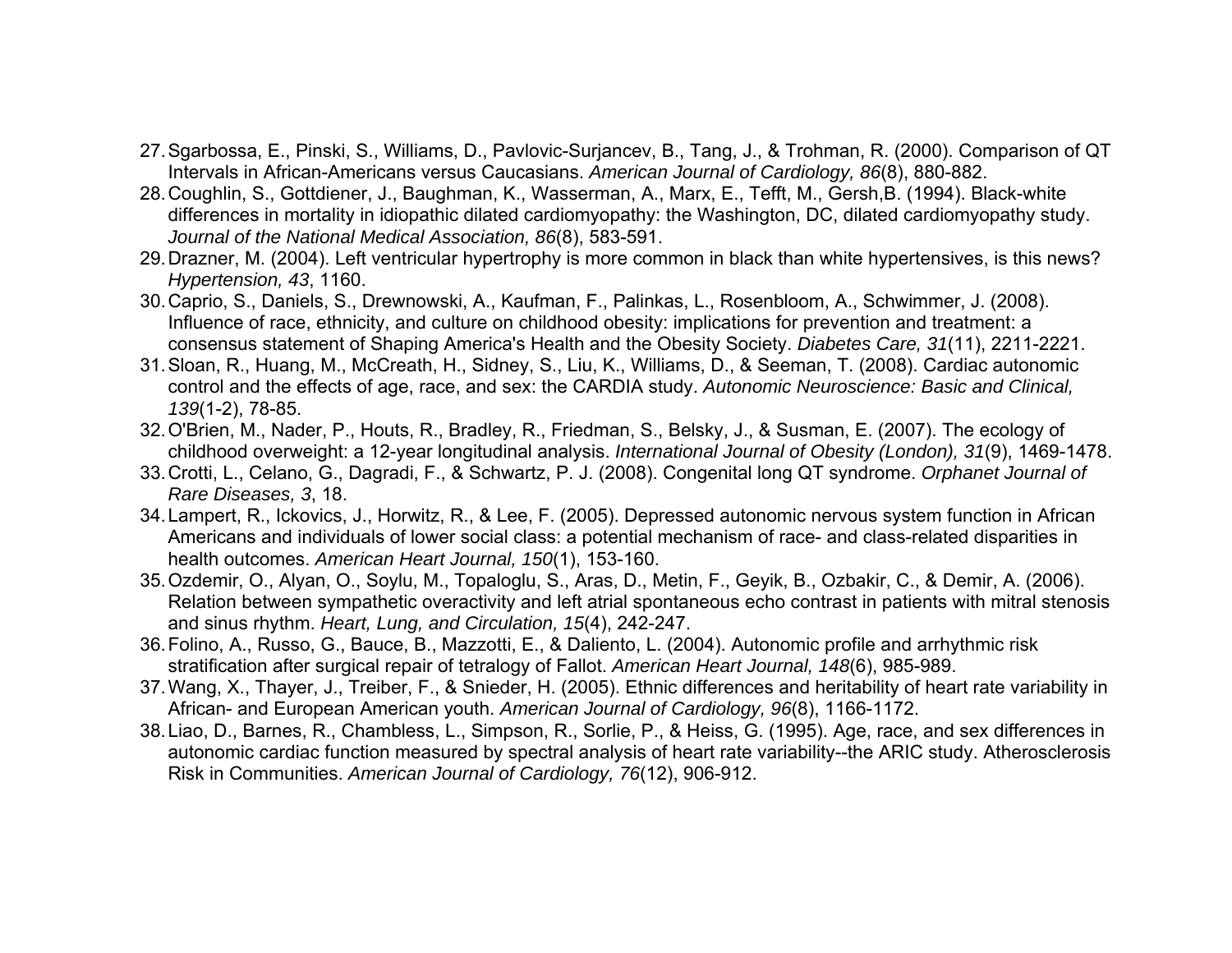- 39. Wu, J., Lu, F., Yang, Y., Lin, T., Chen, J., Wu, C., Haung, Y., Chang, C. (2008). Epidemiological study on the effect of pre-hypertension and family history of hypertension on cardiac autonomic function. *Journal of the American College of Cardiology, 51*(19), 1896-1901.
- 40. El-Gamal, A., Gallagher, D., Nawras, A., Gandhi, P., Gomez, J., Allison, D., Steinberg, J., Shumacher, D., Blank, R. & Heymsfield, S. (1995). Effects of obesity on QT, RR, and QTc Intervals. *The American Journal of Cardiology, 75*, 956-959.
- 41. Eckel, R. (2003). *Obesity mechanisms and clinical management*. (pp. 183-191). Philadelphia, PA: Lippincott, Williams, &Wilkins.
- 42. Malik, M. (1996). Heart rate variability standards of measurement, physiological interpretation, and clinical use. *Circulation, 93*, 1043-1065.

|                                                                                | <b>Black</b>     | White              | р        |  |  |
|--------------------------------------------------------------------------------|------------------|--------------------|----------|--|--|
| <b>Measures</b>                                                                | $(n=77)$         | $(n=51)$           |          |  |  |
| Age (years)                                                                    | $14.22 \pm 1.95$ | $14.47 \pm 1.86$   | 0.473    |  |  |
| BMI [(weight (kg) / height2 (m2)]                                              | $37.56 \pm 8.06$ | $36.61 \pm 6.32$   | 0.478    |  |  |
| <b>BMI</b> percentile                                                          | $98.48 \pm 1.67$ | $98.31 \pm 2.47$   | 0.637    |  |  |
| Systolic BP (mm/Hg)                                                            | 123.64 ± 14.06   | $123.59 \pm 12.20$ | 0.980    |  |  |
| Diastolic BP (mm/Hg)                                                           | $70.61 \pm 8.75$ | $67.75 \pm 7.49$   | $0.051*$ |  |  |
| Note. Data expressed as mean ± standard deviation. BMI = Body Mass Index; BP = |                  |                    |          |  |  |
| Blood Pressure; *p $\leq 0.05$                                                 |                  |                    |          |  |  |

#### **Table 1. Comparison of Racial Demographics Based on Analysis of Variance**

Note. Data expressed as mean ± standard deviation. BMI = Body Mass Index; BP = Blood Pressure; \*p ≤ 0.05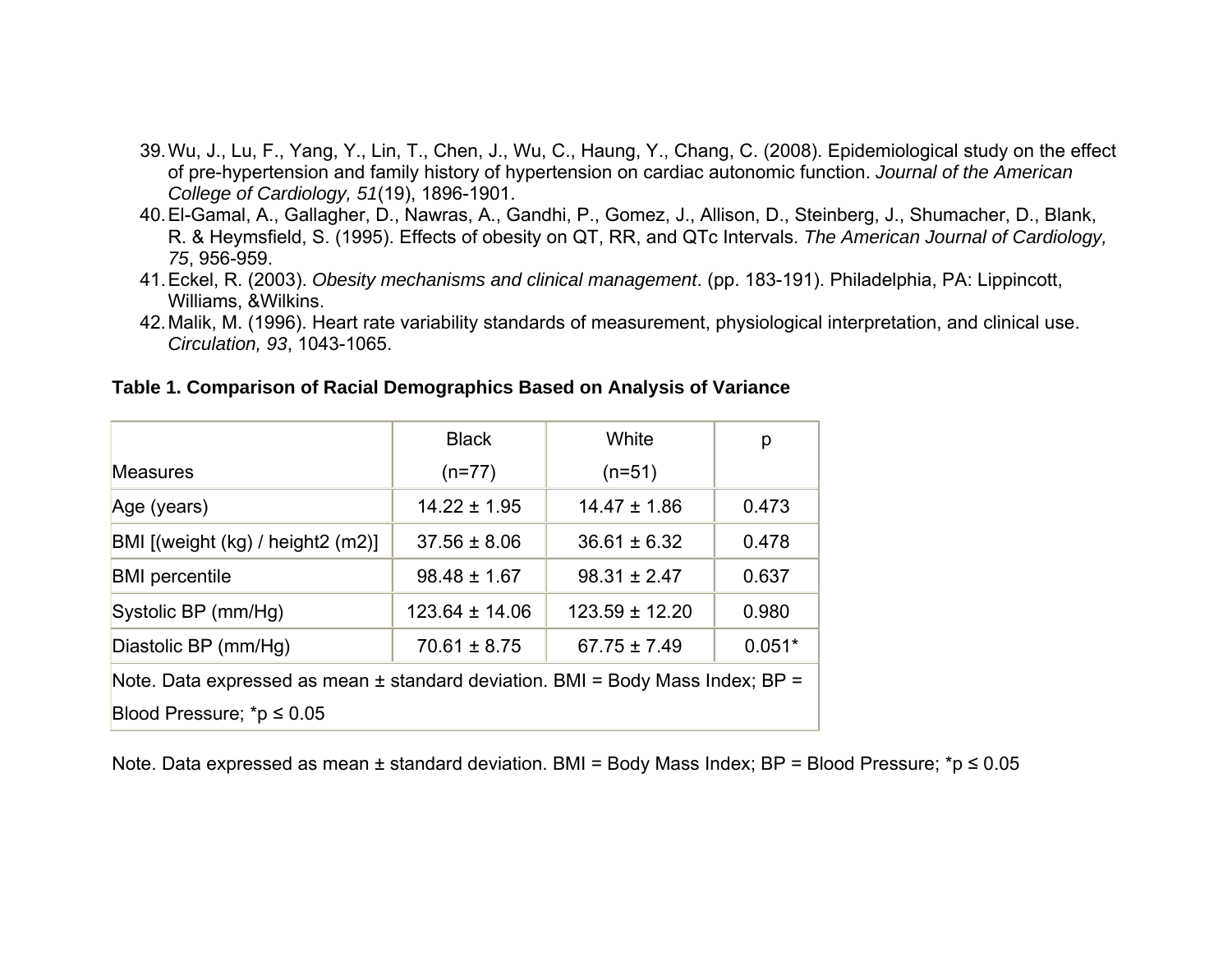### *Table 2. Racial Differences for Adjusted Means of Cardiac Autonomic Measures Based on Univariate Analysis of Covariance*

| <b>Measures</b>                                                                 | <b>Black</b>       | White              | р        |  |
|---------------------------------------------------------------------------------|--------------------|--------------------|----------|--|
|                                                                                 | $(n=77)$           | $(n=51)$           |          |  |
| <b>Heart Rate Variability</b>                                                   |                    |                    |          |  |
| SDNN (ms)                                                                       | $128.62 \pm 35.16$ | $154.51 \pm 41.30$ | $0.001*$ |  |
| HF(ms2)                                                                         | $5.96 \pm 0.89$    | $6.63 \pm 3.44$    | 0.170    |  |
| $QTc$ (sec)                                                                     | $0.407 \pm 0.038$  | $0.410 \pm 0.029$  | 0.465    |  |
| Cornell Voltage (mV)                                                            | $0.863 \pm 0.332$  | $0.860 \pm 0.387$  | 0.513    |  |
| Note. The covariance included age and gender. Data expressed as adjusted mean ± |                    |                    |          |  |
| standard deviation. HF = High Frequency; QTc = Corrected QT; SDNN = Standard    |                    |                    |          |  |
| deviation of all normal RR Intervals; $p \leq 0.05$                             |                    |                    |          |  |

*Figure 1. Conceptual Model of Overweight-Obesity and Cardiac Autonomic Function in Youth*